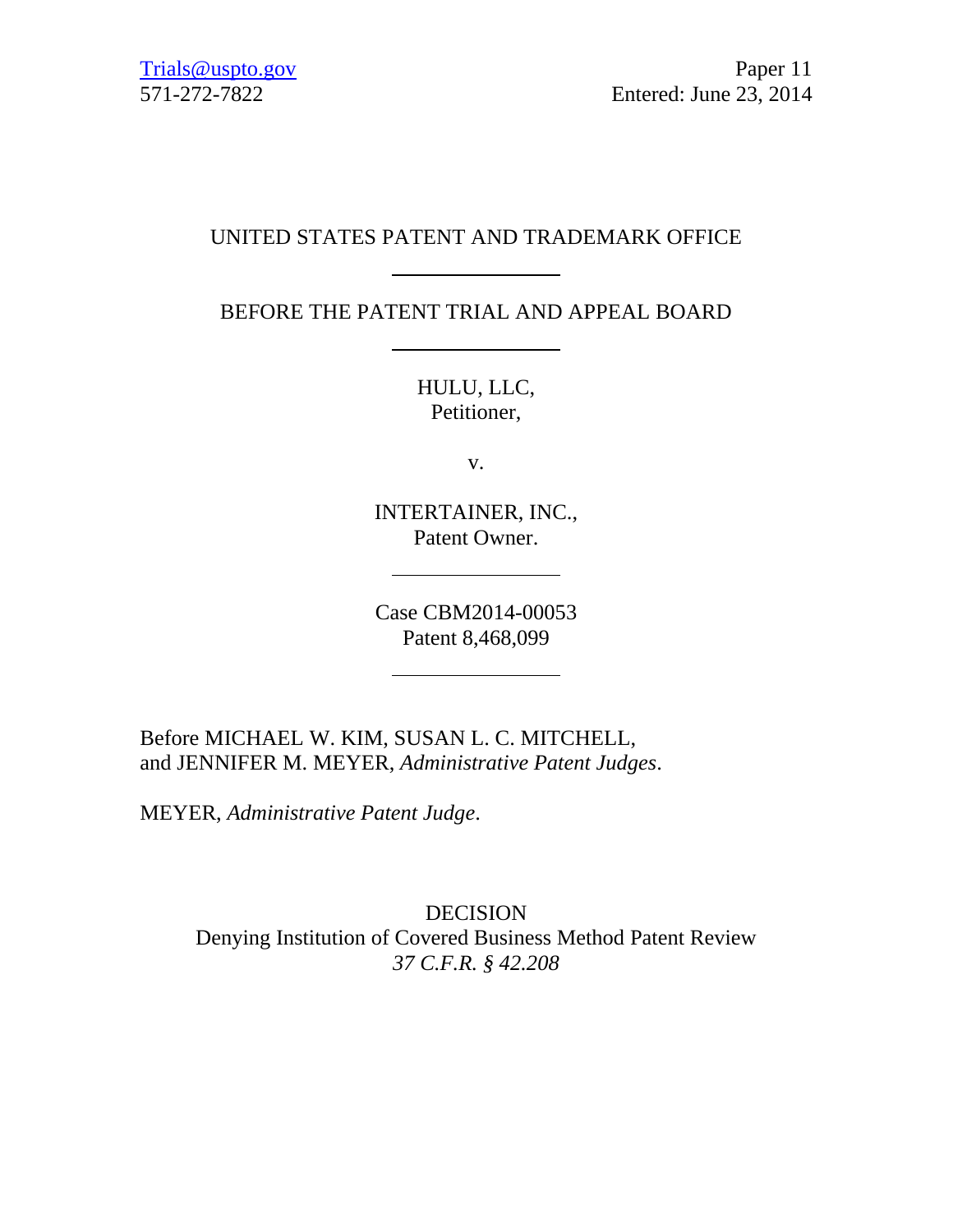## I. INTRODUCTION

On December 20, 2013, Hulu, LLC ("Petitioner") filed a Petition for a covered business method patent review of claims 13-15 and 18 of U.S. Patent No. 8,468,099 (Ex. 1001, "the '099 patent"). Paper 1. A corrected Petition was filed on January 14, 2014. Paper 8 ("Pet."). Patent Owner, Intertainer, Inc. ("Patent Owner") did not file a Preliminary Response.

We have jurisdiction under 35 U.S.C. § 324. The standard for instituting a covered business method patent review is set forth in 35 U.S.C. § 324(a), which provides as follows:

THRESHOLD.—The Director may not authorize a postgrant review to be instituted unless the Director determines that the information presented in the petition filed under section 321, if such information is not rebutted, would demonstrate that it is more likely than not that at least 1 of the claims challenged in the petition is unpatentable.

Petitioner challenges claims 13-15 and 18 of the '099 patent as unpatentable under 35 U.S.C. §§ 103 and 112. Upon consideration of the information presented in the Petition, we conclude that the Petition does not demonstrate that it is more likely than not that the challenged claims are unpatentable. Pursuant to 35 U.S.C. § 324 and § 18(a) of the Leahy-Smith America Invents Act, Pub. L. No. 112-29, 125 Stat. 284 (2011) ("AIA"), we do not authorize a covered business method patent review to be instituted as to claims 13-15 and 18 for the grounds of unpatentability asserted in the Petition.

Accordingly, the Petition is DENIED.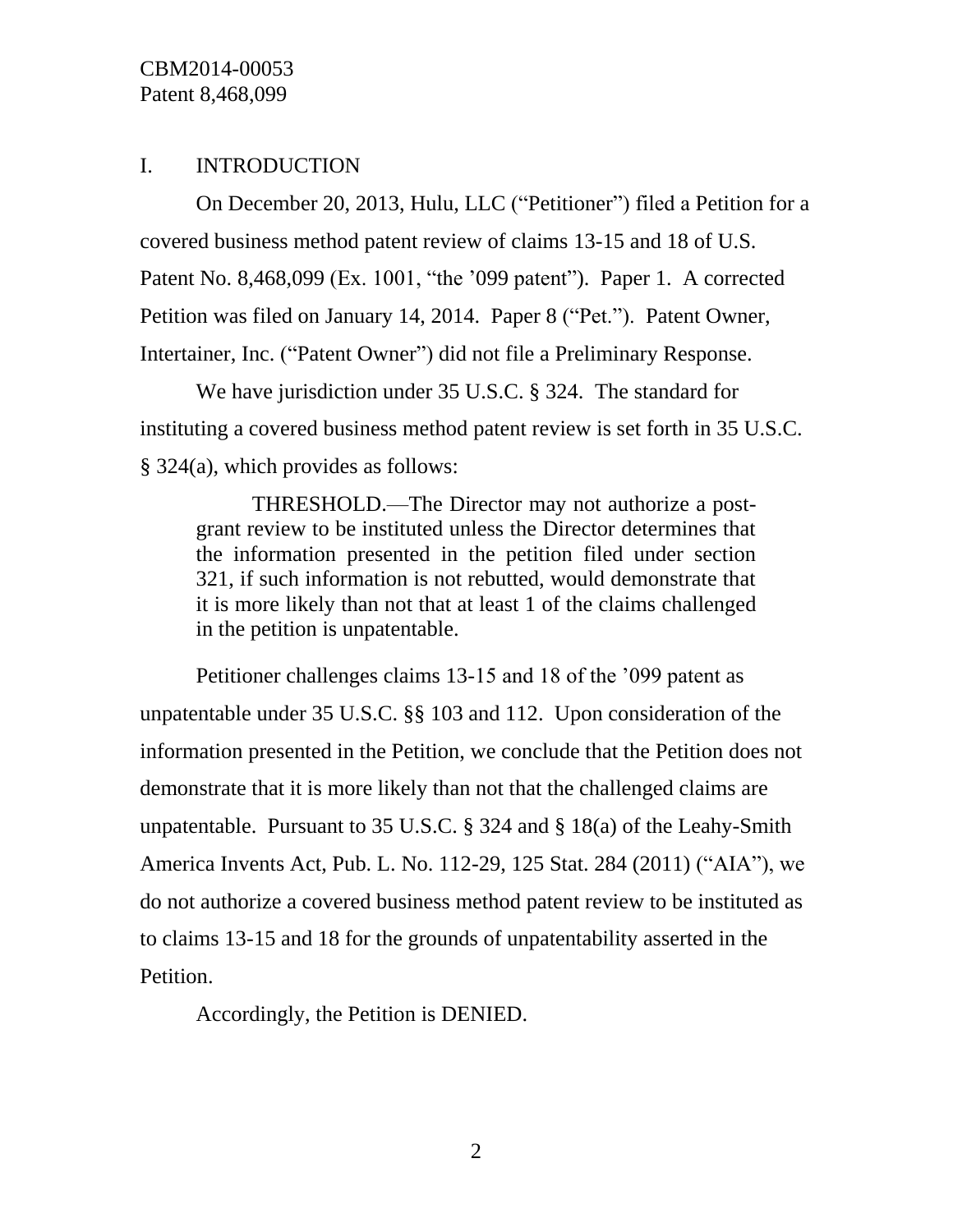#### *A. Related Proceedings*

Petitioner has been sued for infringement of the '099 patent in a district court case titled, *Intertainer, Inc. v. Hulu, LLC*, No. 2:13-cv-05499 (C.D. Cal.). Pet. 4. In addition to this proceeding, Petitioner has also petitioned for covered business method patent review of certain claims of Patent Owner's U.S. Patent No. 8,479,246 B2 (CBM2014-00052). *Id.* at 5.

## *B. The '099 Patent*

The '099 patent, titled "Digital Entertainment Service Platform," issued on June 18, 2013, based on application 12/587,667 ("the '667 application"), filed October 10, 2009. The '667 application is a continuation of application 11/189,608, filed July 26, 2005 (abandoned), which is a continuation of application 09/947,592, filed September 5, 2001, which issued as U.S. Patent No. 6,925,469, which claims the benefit of provisional application 60/280,653, filed March 30, 2001.

The '099 patent relates to methods managing, distributing, and/or retailing digital media assets from various content suppliers. Ex. 1001, 2:20-23. Content suppliers may provide media assets (e.g., streaming video) to a digital services platform and receive payments based on use of the media assets by consumers. *Id.* at 2:28-37, 2:65-3:2. The digital services platform allows consumers to access content from multiple suppliers at a single location, and allows content suppliers to define parameters regarding distribution of the media asset. *Id.* at 2:37-43, 3:2-11. Additional purchasing opportunities are embedded within the media assets, allowing consumers, for example, to purchase a related product simply by clicking on an embedded advertisement within a streaming video. *Id.* at 3:26-32, 6:39-54.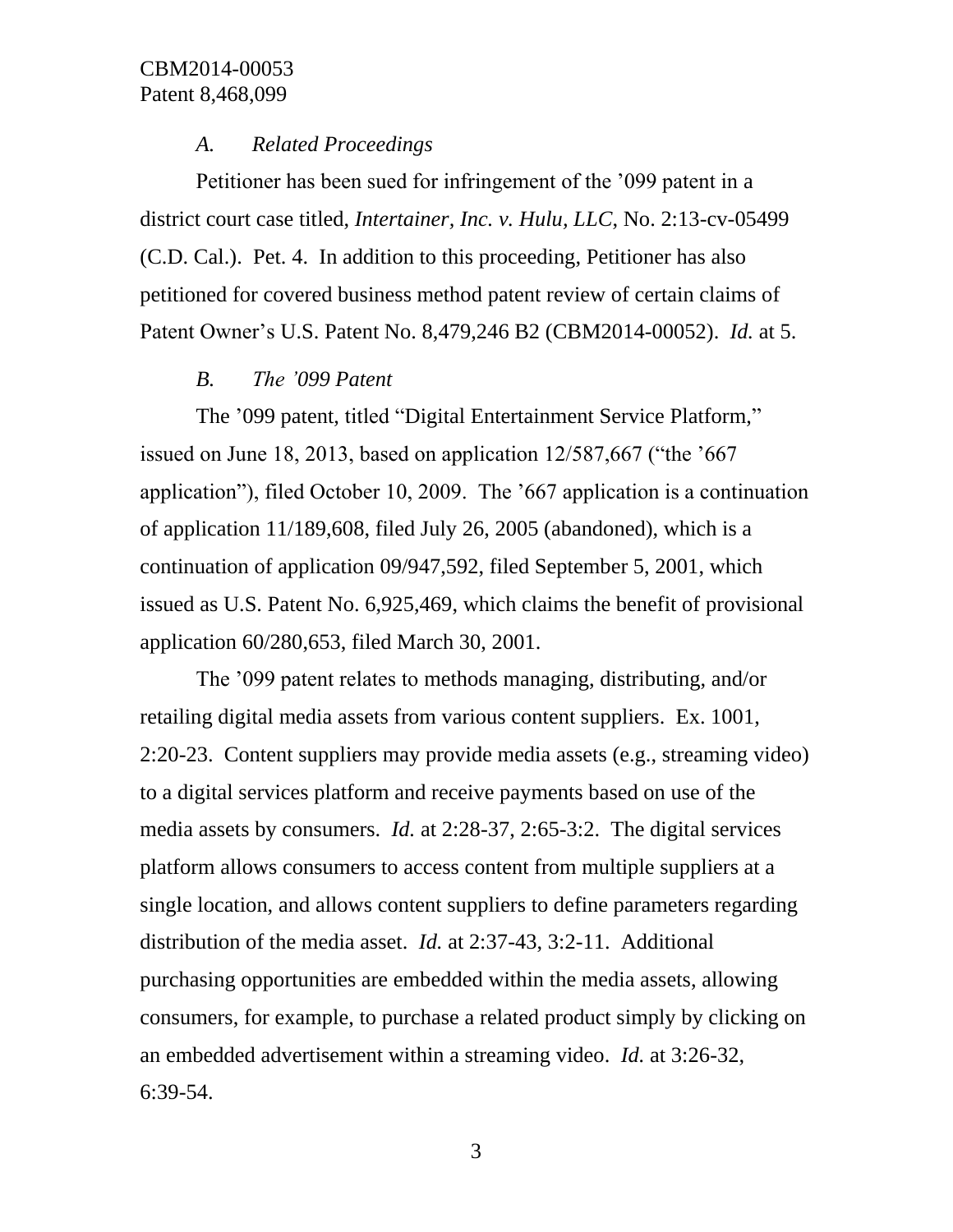## *C. Illustrative Claim*

Of the challenged claims, only claim 13 is independent. Claim 13 of the '099 patent, reproduced below, is illustrative of the challenged claims:

13. A method for managing and marketing digital media content supplied by media content suppliers to consumers, the method comprising:

providing a digital media content service platform operable to manage and distribute video content to a plurality of the consumers in accordance with business rules supplied by the media content suppliers, wherein distribution to geographic locations is one of the business rules supplied by the media content suppliers;

providing the media content suppliers access to the digital media content service platform for permitting the media content suppliers to directly supply the video content to the digital media content service platform by electronic transmission;

storing the video content supplied by the media content suppliers on the digital media content service platform;

including coded information with the video content, the coded information being advertising information associating at least one advertisement with the video content;

specifying at least one of the business rules for distributing the video content to a specified geographic location;

grouping the consumers by a geographic location associated with the consumers;

embedding purchasing opportunities for merchandise with the video content, the merchandise being other than the video content supplied to the digital media content service platform and purchasable by the consumer interacting with the embedded purchasing opportunities;

distributing the video content to the grouping of consumers if the geographic location of the consumers corresponds to the specified geographic location in the at least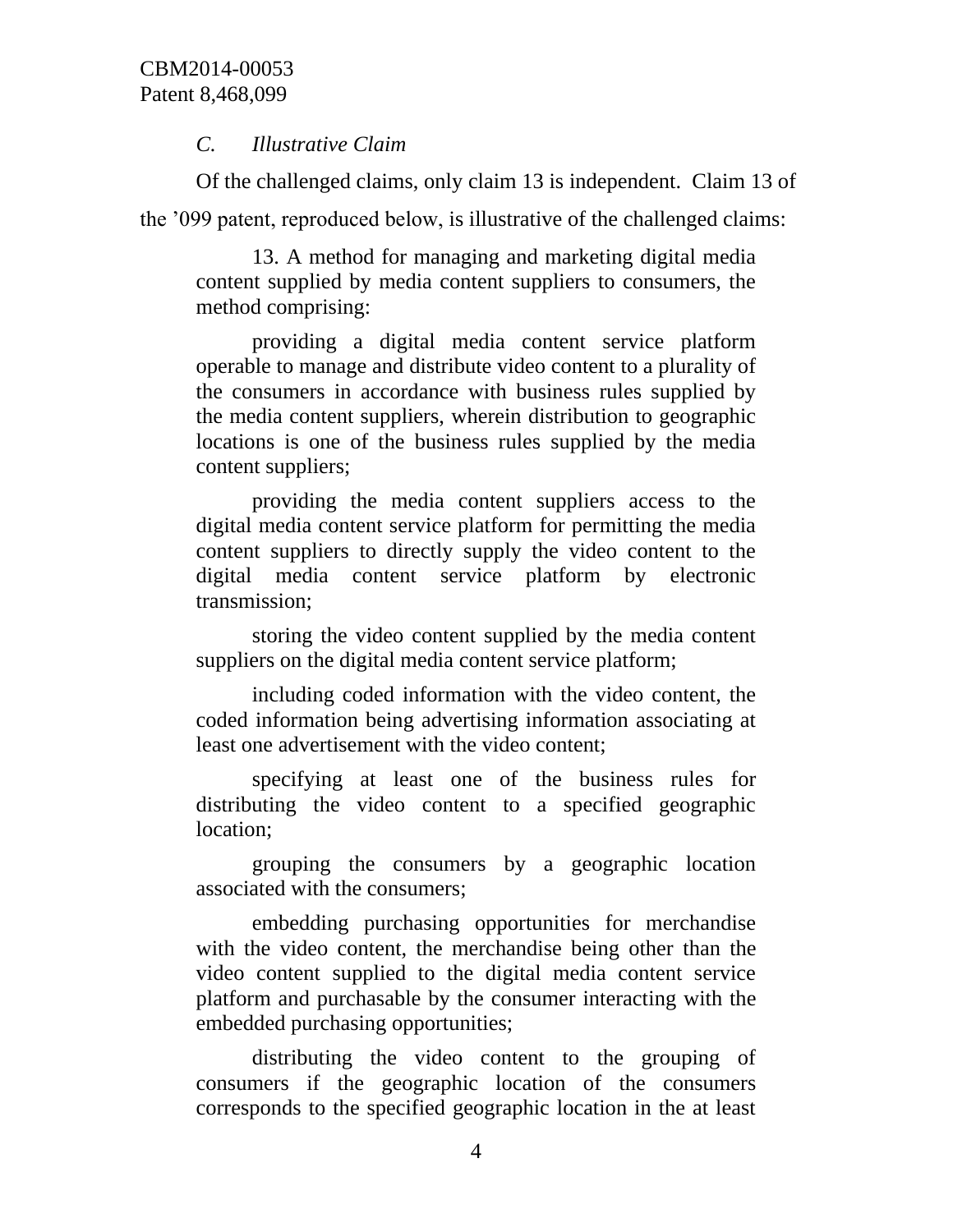one of the business rules, wherein the video content being distributed corresponds to a localized market for the grouping of consumers; and

offering the merchandise to the consumers for purchase via the embedded purchasing opportunities.

Ex. 1001, 15:1-16:10.

## *D. The Applied References*

Petitioner relies upon the following references. Pet. 5.

| Patent No.                | <b>Date of Issuance</b> | <b>Exhibit No.</b> |
|---------------------------|-------------------------|--------------------|
| U.S. Patent No. 6,201,536 | Mar. 13, 2001           | Ex. 1004           |
| ("Hendricks $36$ ")       |                         |                    |
| U.S. Patent No. 6,463,585 | Oct. 8, 2002            | Ex. 1005           |
| ("Hendricks '585")        |                         |                    |
| U.S. Patent No. 5,774,664 | Jun. 30, 1998           | Ex. 1006           |
| ("Hidary")                |                         |                    |
| U.S. Patent No. 6,950,804 | Sept. 27, 2005          | Ex. 1007           |
| ("Strietzel")             |                         |                    |
| U.S. Patent No. 6,820,277 | Nov. 16, 2004           | Ex. 1008           |
| "Eldering")               |                         |                    |

Petitioner further relies on the Declaration of V. Michael Bove, Jr.

("Bove Declaration," Ex. 1012).

# *E. The Asserted Grounds*

Petitioner challenges claims 13-15 and 18 on the following grounds.

| г |  |
|---|--|
|   |  |

| <b>Claims</b>     | <b>Basis</b>   | <b>Reference(s)</b>                 |
|-------------------|----------------|-------------------------------------|
| <b>Challenged</b> |                |                                     |
| $13-15, 18$       | \$103          | Hendricks '536, Hendricks '585, and |
|                   |                | Hidary                              |
| $13-15, 18$       | \$103          | Strietzel, Eldering, and Hidary     |
| 13                | § 112,         | Not applicable                      |
|                   | indefiniteness |                                     |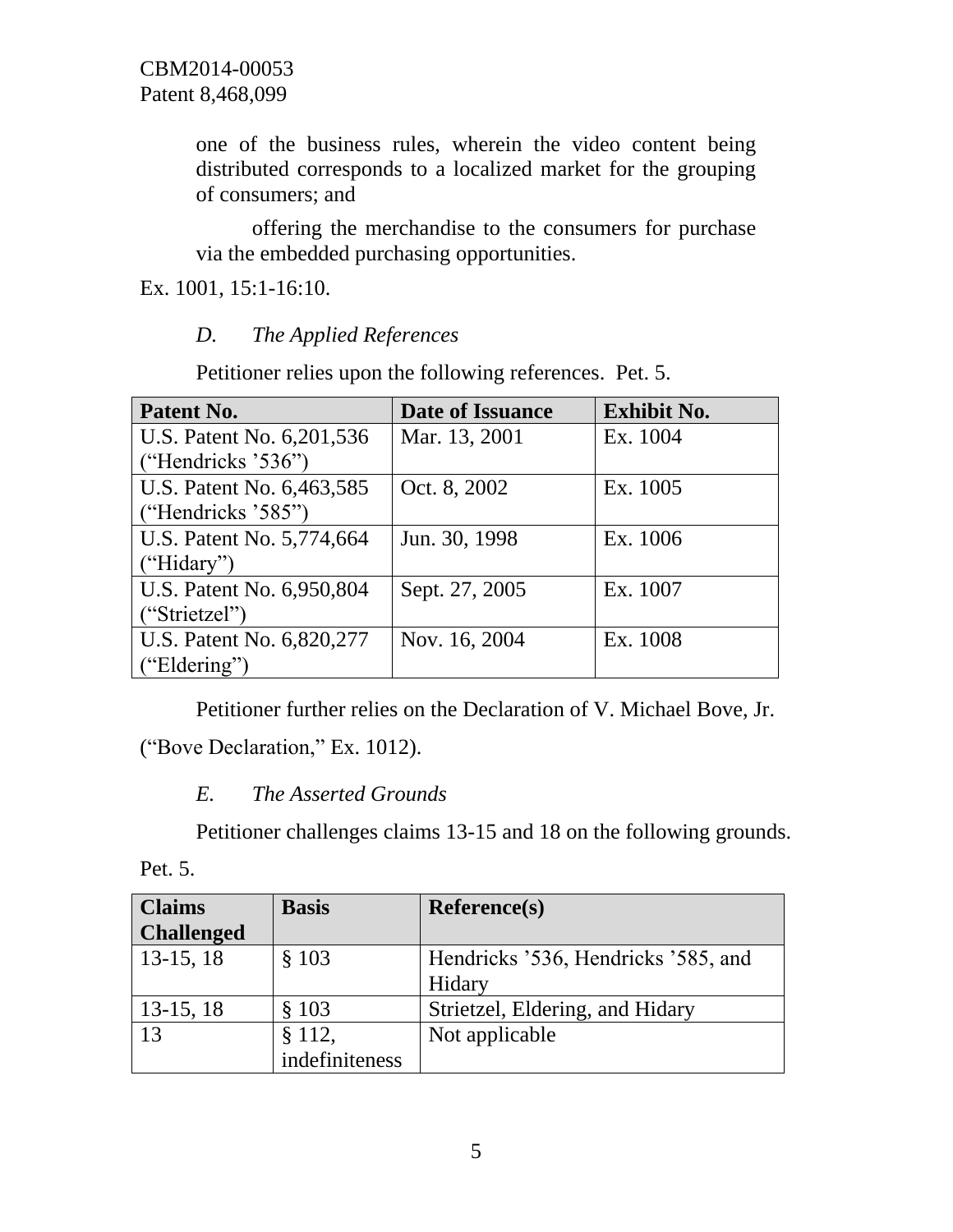### II. ANALYSIS

#### *A. Claim Construction*

In a covered business method patent review, a "claim in an unexpired patent shall be given its broadest reasonable construction in light of the specification of the patent in which it appears." 37 C.F.R. § 42.300(b). Under this standard, we construe claim terms using "the broadest reasonable meaning of the words in their ordinary usage as they would be understood by one of ordinary skill in the art, taking into account whatever enlightenment by way of definitions or otherwise that may be afforded by the written description contained in the applicant's specification." *In re Morris*, 127 F.3d 1048, 1054 (Fed. Cir. 1997). We presume that claim terms have their ordinary and customary meaning. *See In re Translogic Tech., Inc.*, 504 F.3d 1249, 1257 (Fed. Cir. 2007) ("The ordinary and customary meaning is the meaning that the term would have to a person of ordinary skill in the art in question." (citation omitted) (internal quotation marks omitted)). This presumption, however, may be rebutted when the patentee acts as his own lexicographer, giving the term a particular meaning in the specification with "reasonable clarity, deliberateness, and precision." *In re Paulsen*, 30 F.3d 1475, 1480 (Fed. Cir. 1994).

Petitioner has not provided proposed constructions for the claim terms "directly supply," "embedded purchasing opportunity," and "coded information," but contends each of these terms is indefinite under 35 U.S.C. § 112. In construing the claims, we have applied the broadest reasonable interpretation, taking into account the plain meaning of the terms and their usage in the specification.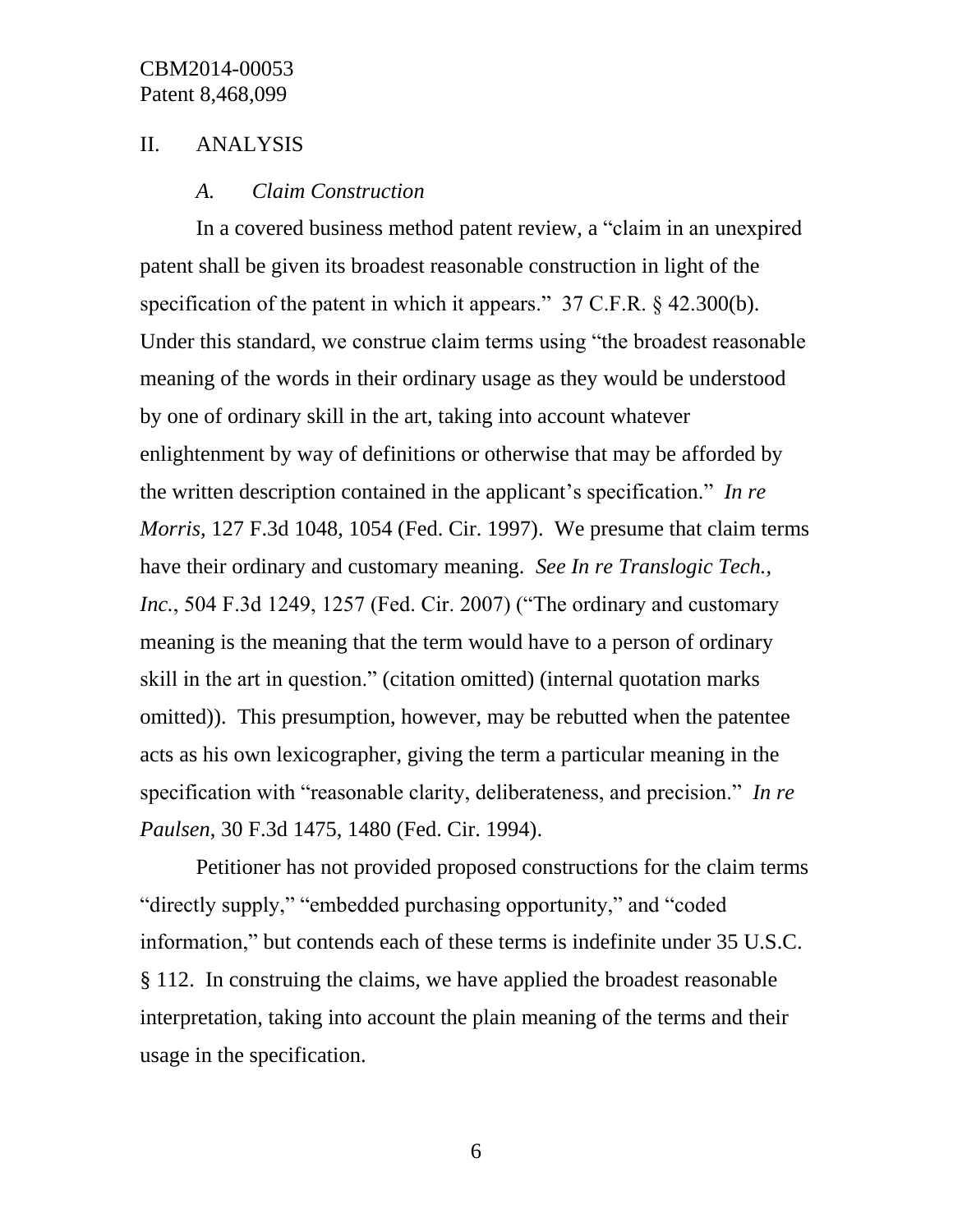#### *1. "directly supply"*

Independent claim 13 recites, among other things, "providing the media content suppliers access to the digital media content service platform for permitting the media content suppliers to directly supply the video content to the digital media content service platform by electronic transmission." Petitioner asserts that the language "directly supply" in this claim limitation is indefinite. Pet. 54. Specifically, Petitioner asserts it is not clear if the video content must go from the media content supplier to the digital media content service platform without passing through intermediate systems and/or networks. *Id.* We disagree.

The '099 patent does not define explicitly "directly supply." The specification, however, describes that the content supplier may deliver media assets "electronically using file transfer protocol methods or other known means of delivering digital data." Ex. 1001, 4:29-32. The specification further describes a supplier console that is, for example, a computer "operable to run an enterprise software application permitting a content supplier to remotely deposit its media assets," among other functions. *Id.* at 8:18-24. As further described, this "enterprise software application is preferably installed at the content supplier's location to facilitate the remote communication between the content supplier and [the digital services] platform." *Id.* at 8:39-42. Accordingly, as the specification discloses that the media assets are supplied via intermediate networks and systems, such as FTP and enterprise servers, we are not persuaded that "directly supply" excludes passing through intermediate systems and/or networks.

Merriam-Webster's Online Dictionary defines "directly" as "in a direct way" and defines "direct" as "coming straight from a source."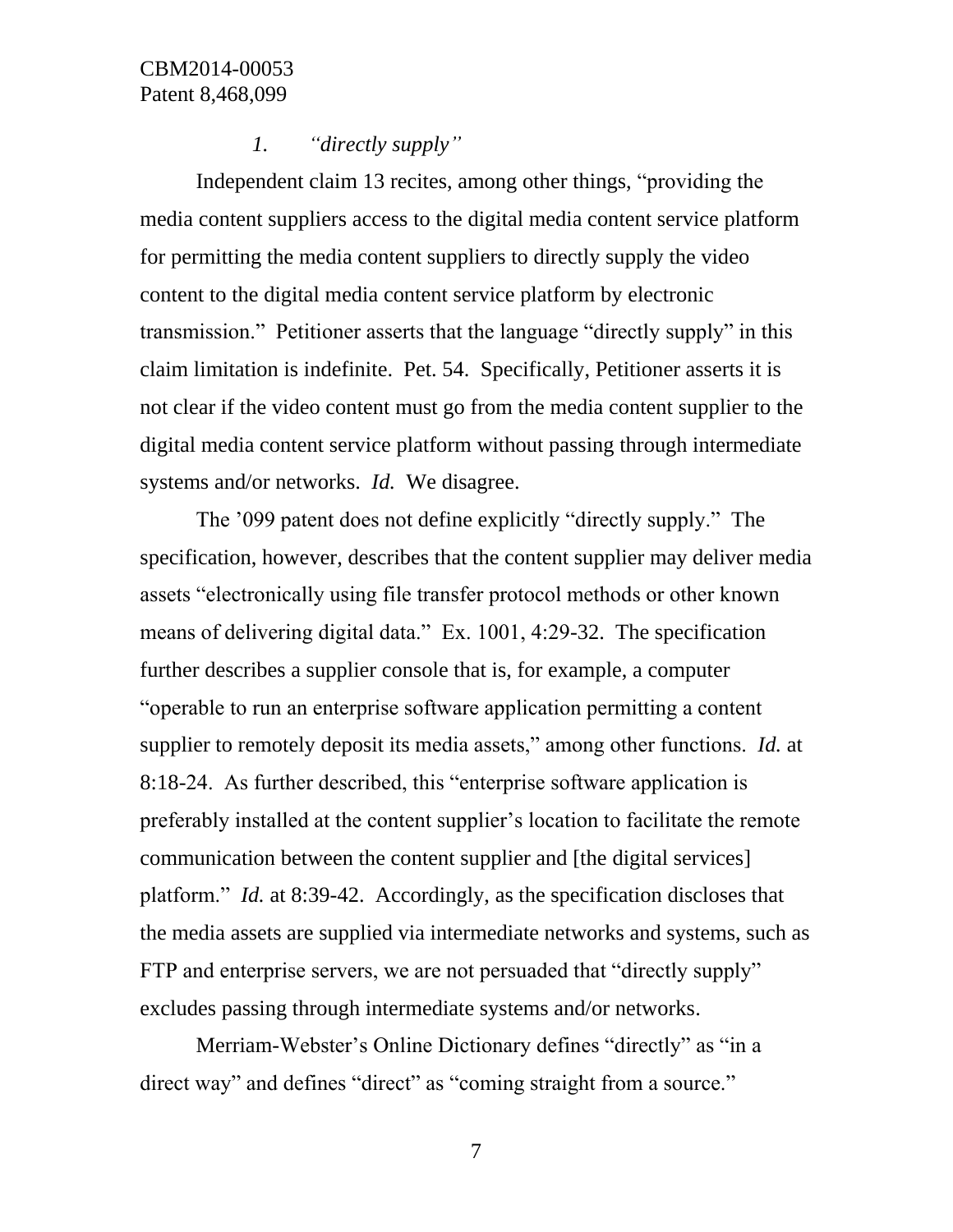MERRIAM-WEBSTER, http://www.merriam-webster.com/dictionary/directly (last visited May 19, 2014); *Id.* at http://www.merriamwebster.com/dictionary/direct (last visited May 19, 2014). Merriam-Webster's Online Dictionary defines "supply" as "to provide someone or something with (something that is needed or wanted)." *Id.* at http://www.merriam-webster.com/dictionary/supply (last visited May 19, 2014). When considered together, the focus of the definitions are the source and destination.

Given the disclosure in the specification and these definitions, we construe "permitting the media content suppliers to directly supply the video content to the digital media content service platform by electronic transmission" as "the media content suppliers themselves (not another entity) provide the video content to the digital media content service platform."

## *2. "embedded purchasing opportunities"*

Independent claim 13 recites, among other things, "embedding purchasing opportunities for merchandise with the video content, the merchandise being other than the video content supplied to the digital media content service platform and purchasable by the consumer interacting with the embedded purchasing opportunities." Petitioner asserts that the language "embedding/embedded purchasing opportunities" in this claim limitation is indefinite. Pet. 55. Specifically, Petitioner asserts "it is not clear if a hyperlink inserted within a video-stream which when selected opens a separate webpage which includes a form that may be completed for purchasing a product would constitute an 'embedded purchasing opportunity.'" *Id.*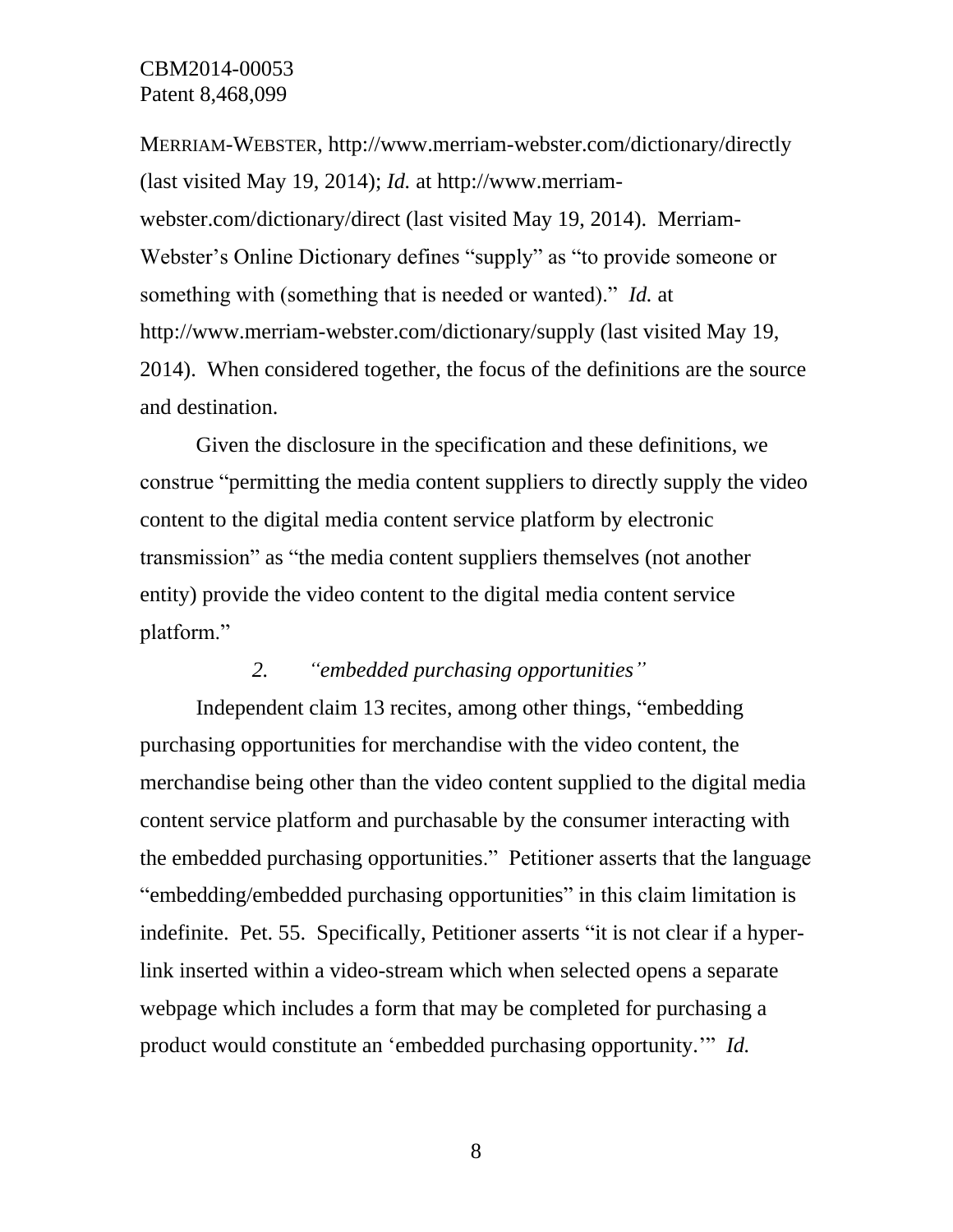The '099 patent does not provide an explicit definition for "embedded purchasing opportunities." The specification, however, provides examples of what may constitute embedded purchasing opportunities. One such example includes a point and click option embedded in a video stream, through which a user can purchase an item "through a user interface of the platform, which includes an electronic commerce fulfillment system to ship the product to the consumer." Ex. 1001, 3:26-32, *see* Ex. 1001, 6:42-45.

The Oxford Online Dictionary defines "embed" in the computing context as "incorporate (a text or code) within the body of a file or document." OXFORD DICTIONARIES,

http://www.oxforddictionaries.com/us/definition/american\_english/embed (last visited May 19, 2014).

Given the disclosure in the specification and this definition, we construe "embedded purchasing opportunities" in the context of claim 13 as "text or code incorporated within video content, with which the consumer may interact, and thereby purchase merchandise via such interaction."

### *3. "coded information"*

Independent claim 13 recites, among other things, "including coded information with the video content, the coded information being advertising information associating at least one advertisement with the video content." Petitioner asserts that the language "coded information" in this claim limitation is indefinite. Pet. 55-56.

The '099 patent does not provide an explicit definition for "coded information." The specification, however, defines "intelligent media" as "content that includes coded information regarding the use of the content for tracking or targeting purposes." Ex. 1001, 5:46-48. This intelligent media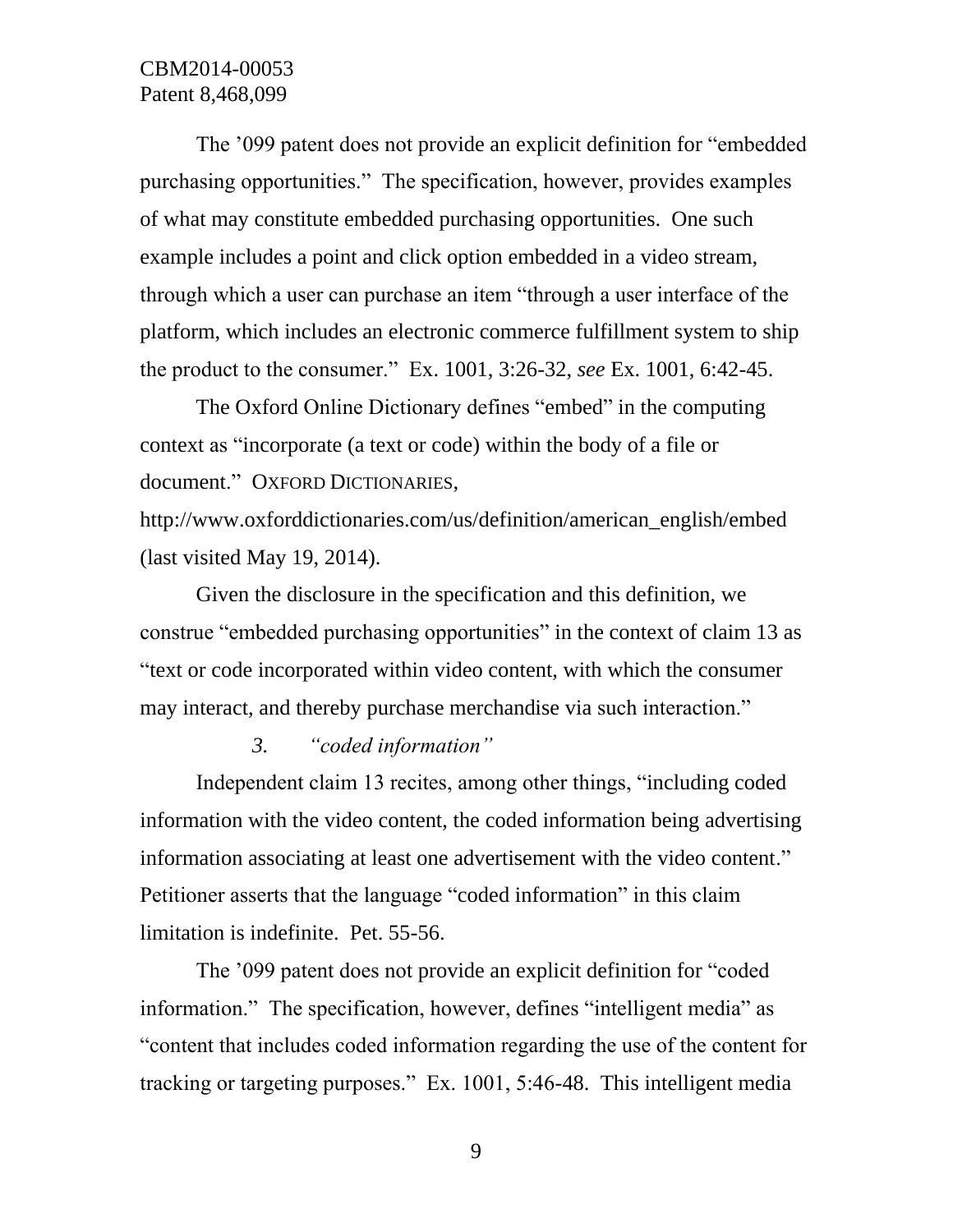$\overline{a}$ 

may include "advertising information to associate one or more advertisements with the media asset." *Id.* at 5:55-56. Intelligent media, and coded information, is further discussed in application 09/605,695 ("the '695 application"), which was incorporated by reference into the '099 patent. *See id.* at 5:57-62. The '695 application<sup>1</sup> describes a "smart media object" which is a media object associated with a "coded header representing a profile of that media object, the profile being derived at least partially from captured user activity information and other information associated with the media object," e.g., advertising information. Ex. 3001 ¶ 0019. According to the '695 application, a "coded header is preferably an encoded descriptor (i.e., data) associated with a specific media object that includes targeting information unique to a media object." *Id.* ¶ 0018. As further described in the '695 application, "any suitable coding system may be used" to generate the coded header. *Id.* ¶ 0029.

Merriam-Webster's Online Dictionary defines "code" in the computing context as "to change (information) into a set of letters, numbers, or symbols that can be read by a computer." MERRIAM-WEBSTER, http://www.merriam-webster.com/dictionary/code (last visited May 19, 2014).

Given the disclosure in the specification and this definition, we construe "coded information," consistent with its ordinary meaning, as "information that has been changed into a form that can be read by a computer."

<sup>&</sup>lt;sup>1</sup> Citations to the '695 application are to U.S. Appl. Pub. 2009/0144154 (Ex. 3001).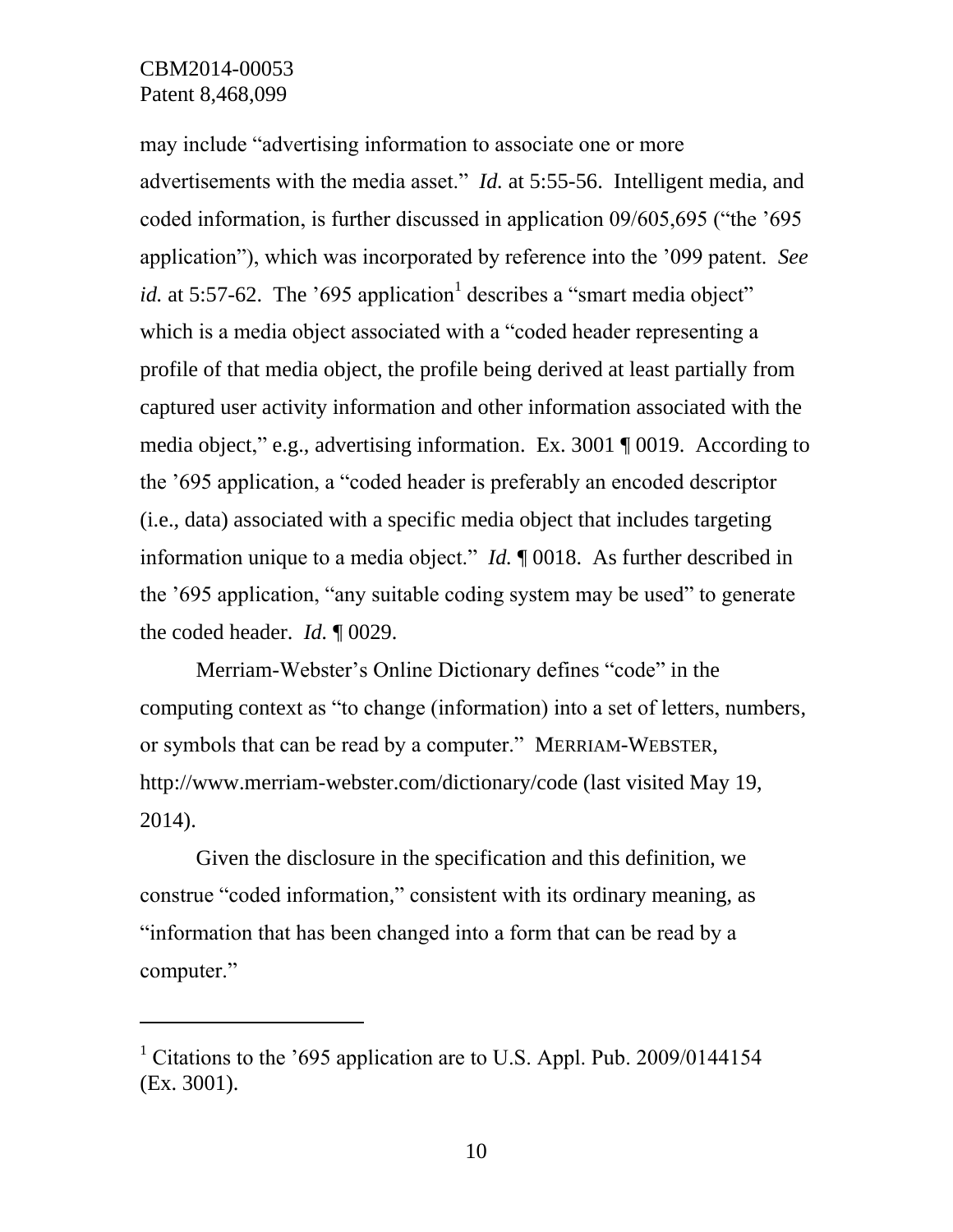### *B. Covered Business Method Patent*

A "covered business method patent" is a patent that "claims a method or corresponding apparatus for performing data processing or other operations used in the practice, administration, or management of a financial product or service, except that the term does not include patents for technological inventions." AIA § 18(d)(1); *see* 37 C.F.R. § 42.301(a). For purposes of determining whether a patent is eligible for a covered business method patent review, the focus is on the claims. *See* Transitional Program for Covered Business Method Patents—Definitions of Covered Business Method Patent and Technological Invention; Final Rule, 77 Fed. Reg. 48,734, 48,736 (Aug. 14, 2012). A patent need have only one claim directed to a covered business method to be eligible for review. *Id.*

### *1. Financial Product or Service*

In promulgating rules for covered business method patent reviews, the Office considered the legislative intent and history behind the AIA's definition of "covered business method patent." *Id.* at 48,735-36. The "legislative history explains that the definition of covered business method patent was drafted to encompass patents 'claiming activities that are financial in nature, incidental to a financial activity or complementary to a financial activity.'" *Id.* at 48,735 (citing 157 CONG. REC. S5432 (daily ed. Sept. 8, 2011) (statement of Sen. Schumer)). The legislative history indicates that "'financial product or service' should be interpreted broadly." *Id.*

Petitioner contends that the '099 patent is a covered business method patent because it claims activity that is "financial in nature," and it is in a classification that the Office presumes to contain covered business method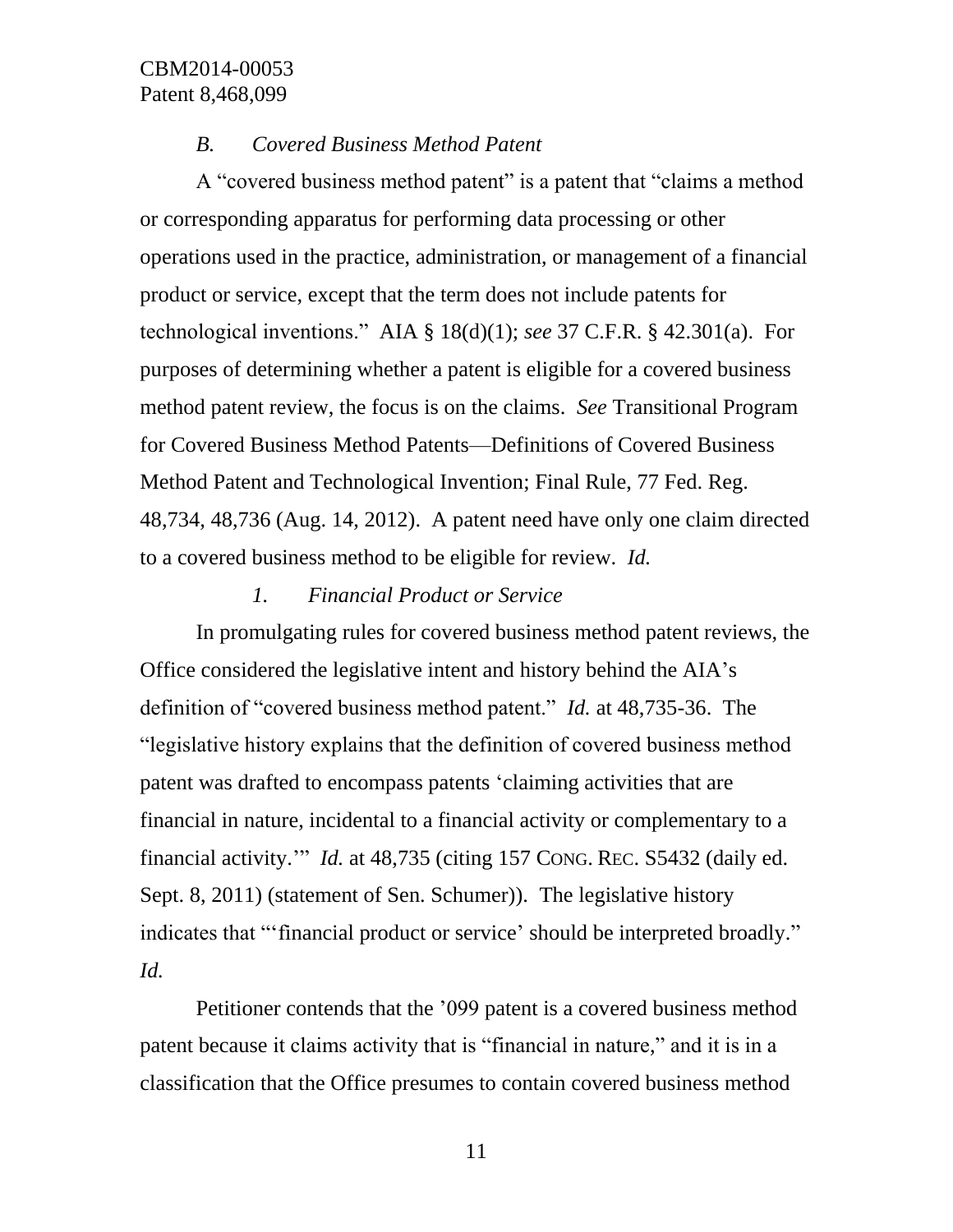patents. Pet. 2-4. As Petitioner notes, classification in class 705 raises a presumption that a patent is a covered business method. Pet. 4 (citing 157 CONG. REC. S1368, S1379 (daily ed. March 8, 2011) (statement of Sen. Kyl)); *see* 77 Fed. Reg. at 48,739*.* The'099 patent is classified in class 705, subclass 59.

We agree with Petitioner that the '099 patent claims subject matter that is "financial in nature, incidental to a financial activity or complementary to a financial activity." *See* 77 Fed. Reg. at 48,735. As noted by Petitioner, the claims are directed to the "use and availability of advertising information that may be used to allow for the purchase of merchandise," which is a financial activity. Pet. 3. Specifically, claim 13 is directed to "[a] method for managing and marketing digital media content" including "embedding purchasing opportunities for merchandise with the video content, the merchandise being . . . purchasable by the consumer interacting with the embedded purchasing opportunities." Ex. 1001, 15:1-16:10. The specification of the '099 patent further confirms the claimed method's connection to financial activities. For example, the specification discloses an embodiment in which the distributed video is "a first-run movie with digital commerce opportunities embedded in the video stream and accessible by the consumer (e.g. using an intuitive point and click)" through which the consumer can purchase an item. *Id.* at 3:26-32. We, thus, conclude that independent claim 13 satisfies the "financial product or service" component of the definition set forth in § 18(d)(1) of the AIA.

### *2. Exclusion for Technological Inventions*

The definition of "covered business method patent" in  $\S$  18(d)(1) of the AIA does not include patents for "technological inventions." To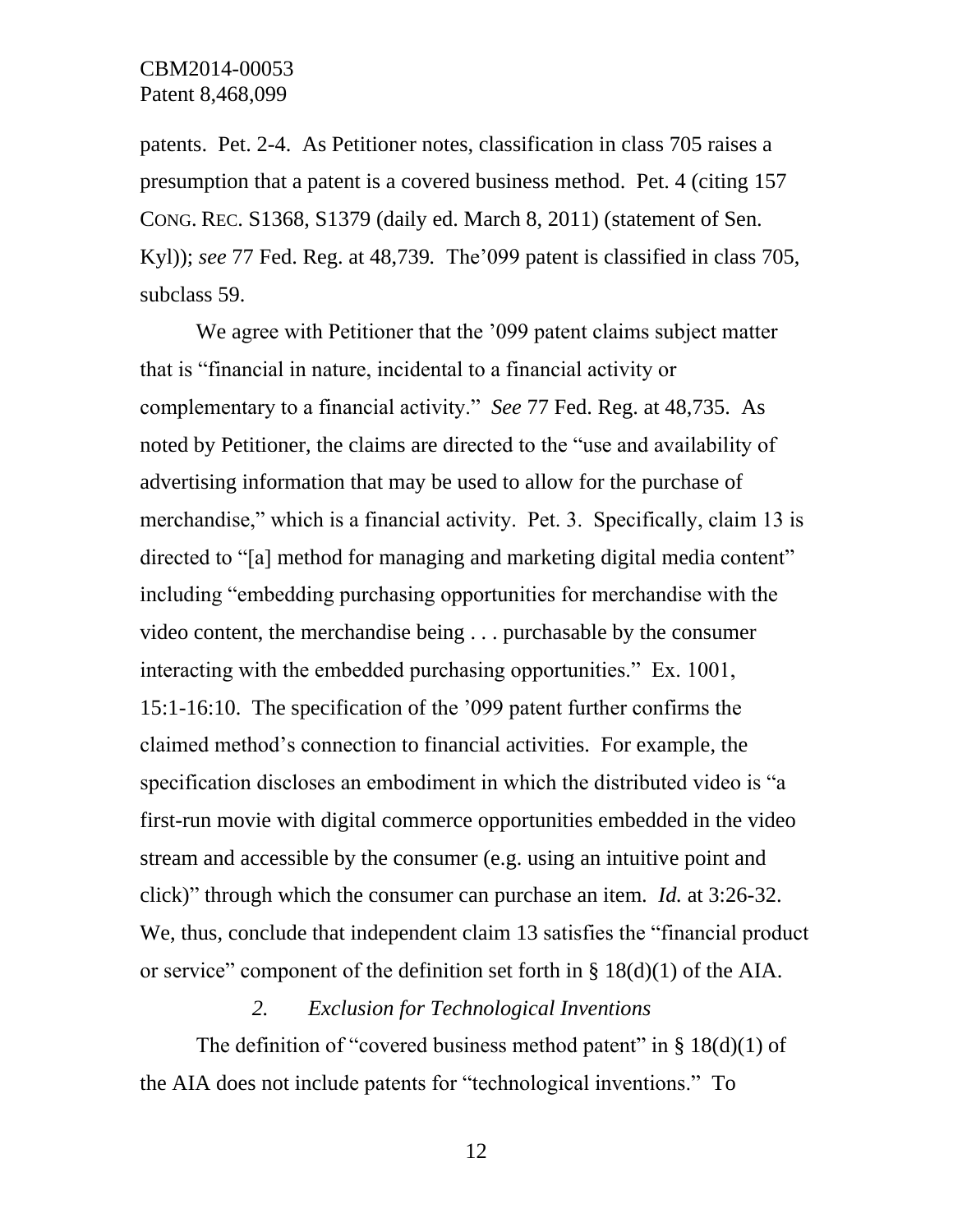determine whether a patent is for a technological invention, we consider "whether the claimed subject matter as a whole recites a technological feature that is novel and unobvious over the prior art; and solves a technical problem using a technical solution." 37 C.F.R. § 42.301(b). The following claim drafting techniques, for example, typically do not render a patent a "technological invention":

(a) Mere recitation of known technologies, such as computer hardware, communication or computer networks, software, memory, computer-readable storage medium, scanners, display devices or databases, or specialized machines, such as an ATM or point of sale device.

(b) Reciting the use of known prior art technology to accomplish a process or method, even if that process or method is novel and non-obvious.

(c) Combining prior art structures to achieve the normal, expected, or predictable result of that combination.

Office Patent Trial Practice Guide, 77 Fed. Reg. 48,756, 48,763-64 (Aug. 14, 2012).

Petitioner contends that the '099 patent does not claim a technological feature that is novel and unobvious over the prior art, nor does it solve a technical problem using a technical solution. Pet. 3-4. Specifically, Petitioner contends that the claims of the '099 patent are "directed to providing streaming video to consumers combined with advertisements allowing purchasing of merchandise," both of which were well known in the art. *Id.* at 3. We agree with Petitioner that the '099 patent is not for a technological invention, because we are unable to identify any limitation of claim 13 that is a technological feature that is novel or unobvious over the prior art.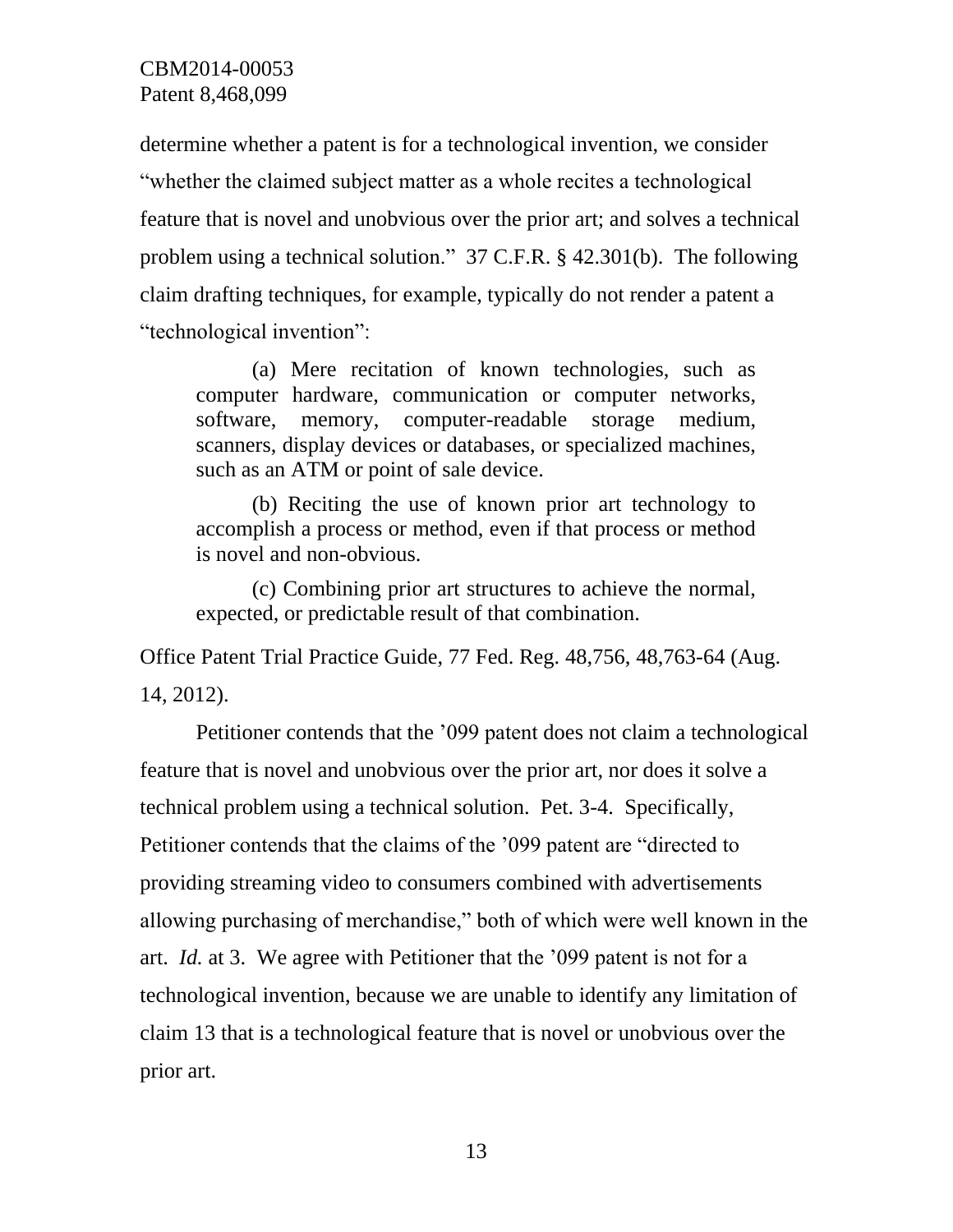Because both prongs must be satisfied for a patent to be excluded from covered business method patent review for being a technological invention, we conclude that claim 13 does not define a "technological invention" within the meaning of 37 C.F.R. § 42.301(b), and that the '099 patent is eligible for a covered business method patent review.

# *C. The Asserted Grounds of Unpatentability Based upon 35 U.S.C. § 102(e) Prior Art References*

Petitioner's grounds asserting obviousness of the challenged claims are defective because each ground relies on one or more references that are asserted to be prior art to the challenged claims only under pre-AIA 35 U.S.C. § 102(e). Such § 102(e) references do not qualify as prior art on which a covered business method patent review may be based. *See* AIA § 18(a)(1)(C); *Liberty Mut. Ins. Co. v. Progressive Cas. Ins. Co.*, CBM2012- 00010, slip op. at 28 (PTAB Feb. 25, 2013) (Paper 16) (recognizing that  $\S 102(e)$  references do not qualify as prior art under AIA  $\S 18(a)(1)(C)$ ; *MeridianLink, Inc. v. DH Holdings, LLC*, CBM2013-00008, slip op. at 2 (PTAB Sept. 12, 2013) (Paper 24) (stating that, although a reference may be prior art under § 102(e), it does not meet the criteria to support a challenge under AIA  $\S$  18(a)(1)(C)).

The '099 patent was filed October 10, 2009, and claims priority to application 09/947,592, filed September 5, 2001, and to provisional application 60/280,653, filed March 30, 2001. Ex. 1001.

Hendricks '585 issued in 2002 from an application filed in 1998, and was not published prior to issuance. Ex. 1005. Thus, Hendricks '585 is prior art to the '099 patent only under pre-AIA 35 U.S.C. § 102(e), as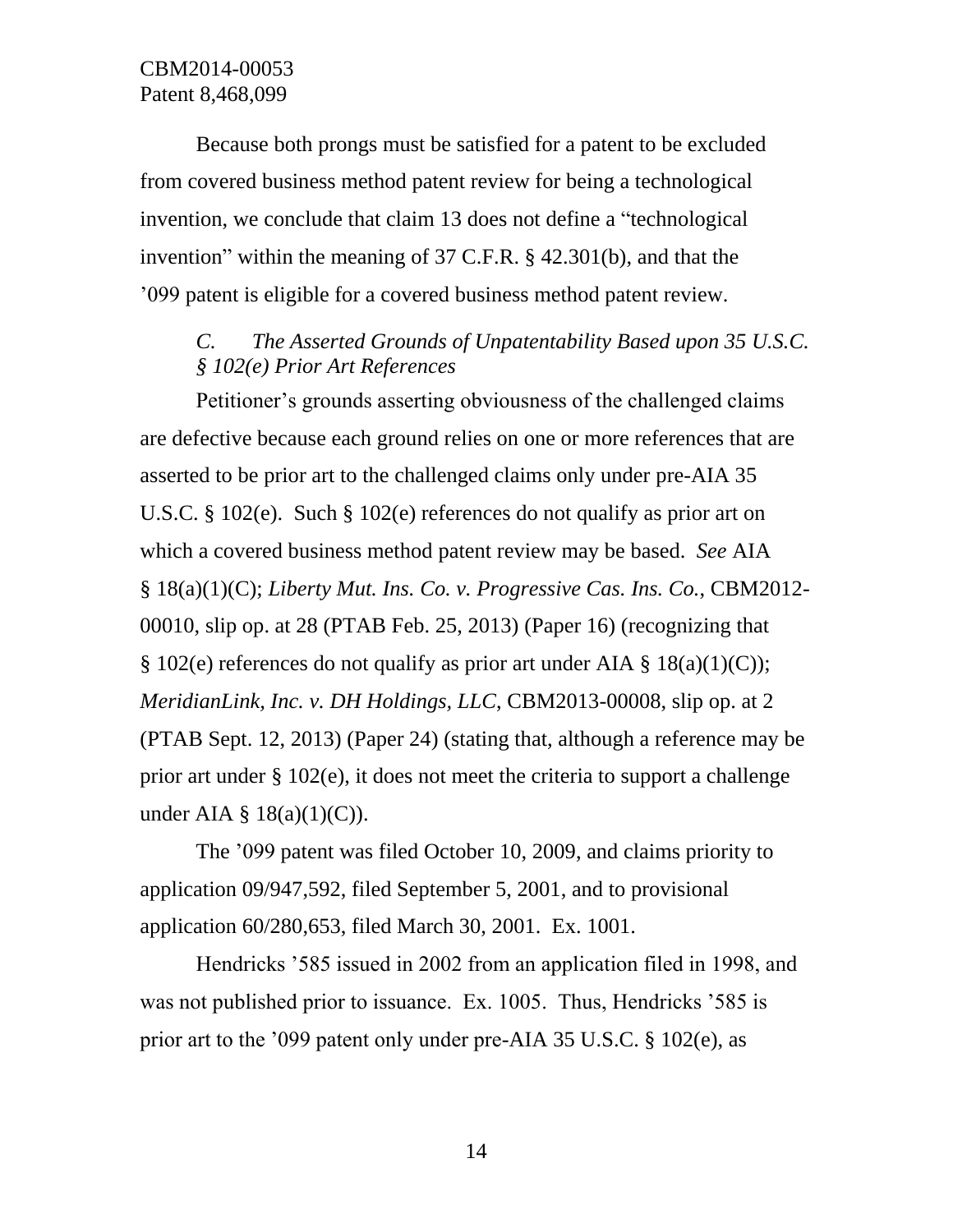l

Petitioner acknowledges. Pet. 17. Accordingly, Hendricks '585 is not prior art upon which a covered business method patent review may be instituted.

Strietzel issued in 2005 from an application filed in February 2001, and was published in August 2002. Ex. 1007. Thus, Strietzel is prior art to the '099 patent only under pre-AIA 35 U.S.C. § 102(e), as Petitioner acknowledges. Pet. 31. Accordingly, Strietzel is not prior art upon which a covered business method patent review may be instituted.

Eldering issued in 2004 from an application filed in 2000, and was not published prior to issuance. Ex. 1008. Thus, Eldering is prior art to the '099 patent only under pre-AIA 35 U.S.C. § 102(e), as Petitioner acknowledges. Pet. 33. Accordingly, Eldering is not prior art upon which a covered business method patent review may be instituted.

Because each of Petitioner's obviousness grounds relies upon one or more of Hendricks '585, Strietzel, and Eldering, references that are unavailable as prior art on which a covered business method patent review may be instituted, we deny review on each of those grounds.

# *D. 35 U.S.C. § 112 ¶ 2 Ground of Unpatentability*

Petitioner contends that claim 13 is indefinite under 35 U.S.C. § 112  $\P$  2.<sup>2</sup> Pet. 53-56. Petitioner contends that the claim terms "directly supply,"

<sup>&</sup>lt;sup>2</sup> Section 4(c) of the AIA re-designated 35 U.S.C. § 112  $\P$  2, as 35 U.S.C. § 112(b). Because the '099 patent has a filing date before September 16, 2012 (the effective date of the relevant section of the AIA), we will refer to the pre-AIA version of 35 U.S.C. § 112 in this decision. We also note that, although the Petition cites to 35 U.S.C. § 112 ¶ 1, the asserted ground and all arguments are directed to indefiniteness, which is brought appropriately under 35 U.S.C. § 112  $\P$  2. Thus, we address the arguments herein in view of 35 U.S.C. § 112 ¶ 2.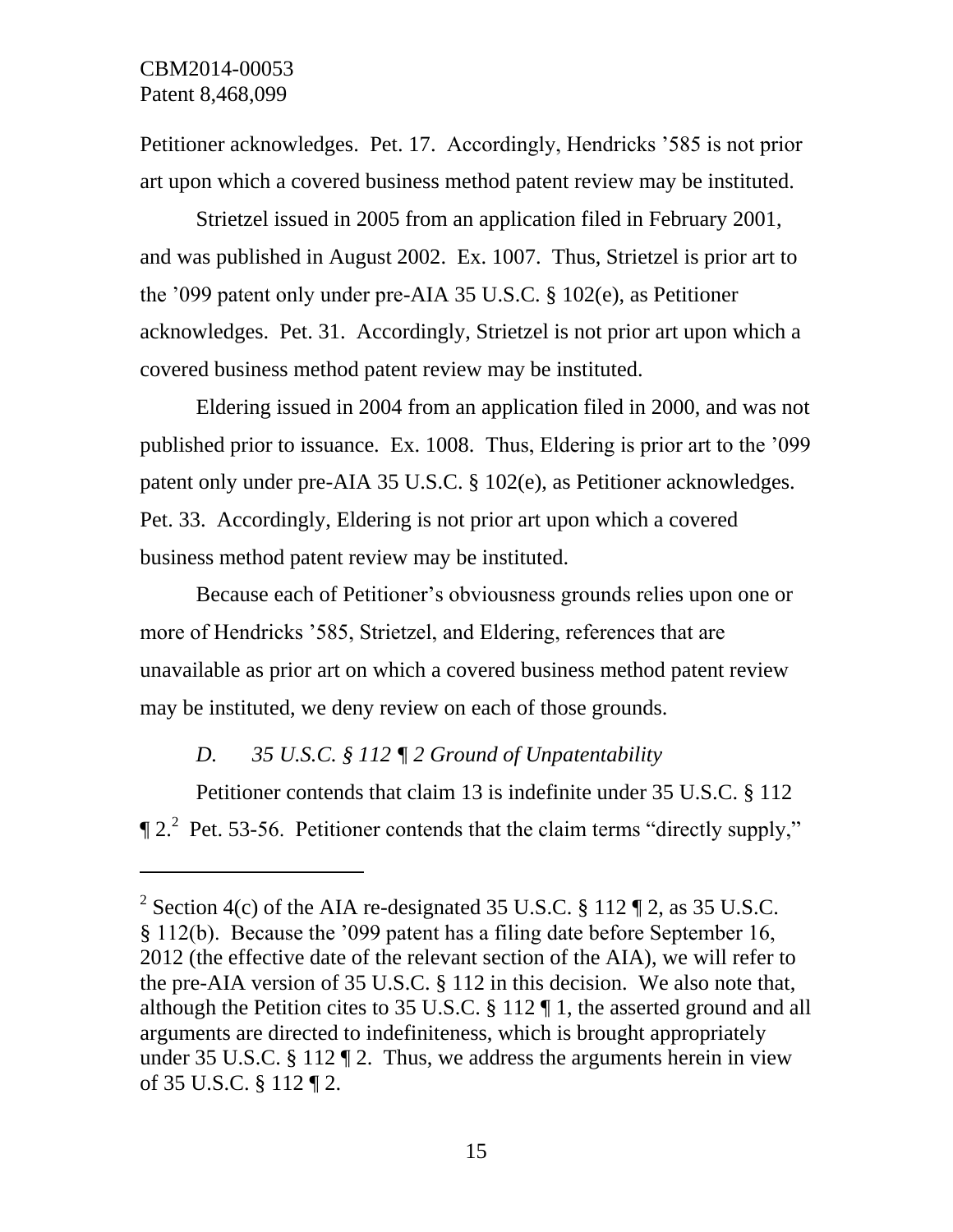"embedded purchasing opportunity," and "coded information," render claim 13 indefinite. *Id.* at 54. Petitioner argues that no definition is given in the specification for any of these claim terms, nor does the prosecution history offer any definition or other objective basis to determine the bounds of these claim terms. *Id.* at 54-56. We are not persuaded that Petitioner has demonstrated that it is more likely than not that the claims are indefinite.

The scope of the claims must be sufficiently definite to inform the public of the bounds of the protected invention, i.e., what subject matter is covered by the exclusive rights of the patent. *Halliburton Energy Servs. Inc. v. M–I LLC*, 514 F.3d 1244, 1249 (Fed. Cir. 2008).

Petitioner contends that the claim term "directly supply" lacks a "meaningfully precise claim scope." Pet. 54. As discussed above, we have construed the phrase "permitting the media content suppliers to directly supply the video content to the digital media content service platform by electronic transmission" as "the media content suppliers themselves (not another entity) provide the video content to the digital media content service platform." Petitioner argues "it is not clear if the data must go from the supplier to the platform without passing through intermediate systems and/or networks." *Id.* This, however, is a statement that the term is broad, not that it is indefinite. *See In re Gardne*r, 427 F.2d 786, 788 (CCPA 1970) ("Breadth is not indefiniteness.").

Petitioner also contends that the claim term "embedded purchasing opportunities" lacks a "meaningfully precise claim scope." Pet. 55. We have construed "embedded purchasing opportunities" as "text or code incorporated within video content, with which the consumer may interact, and thereby purchase merchandise via such interaction." Petitioner argues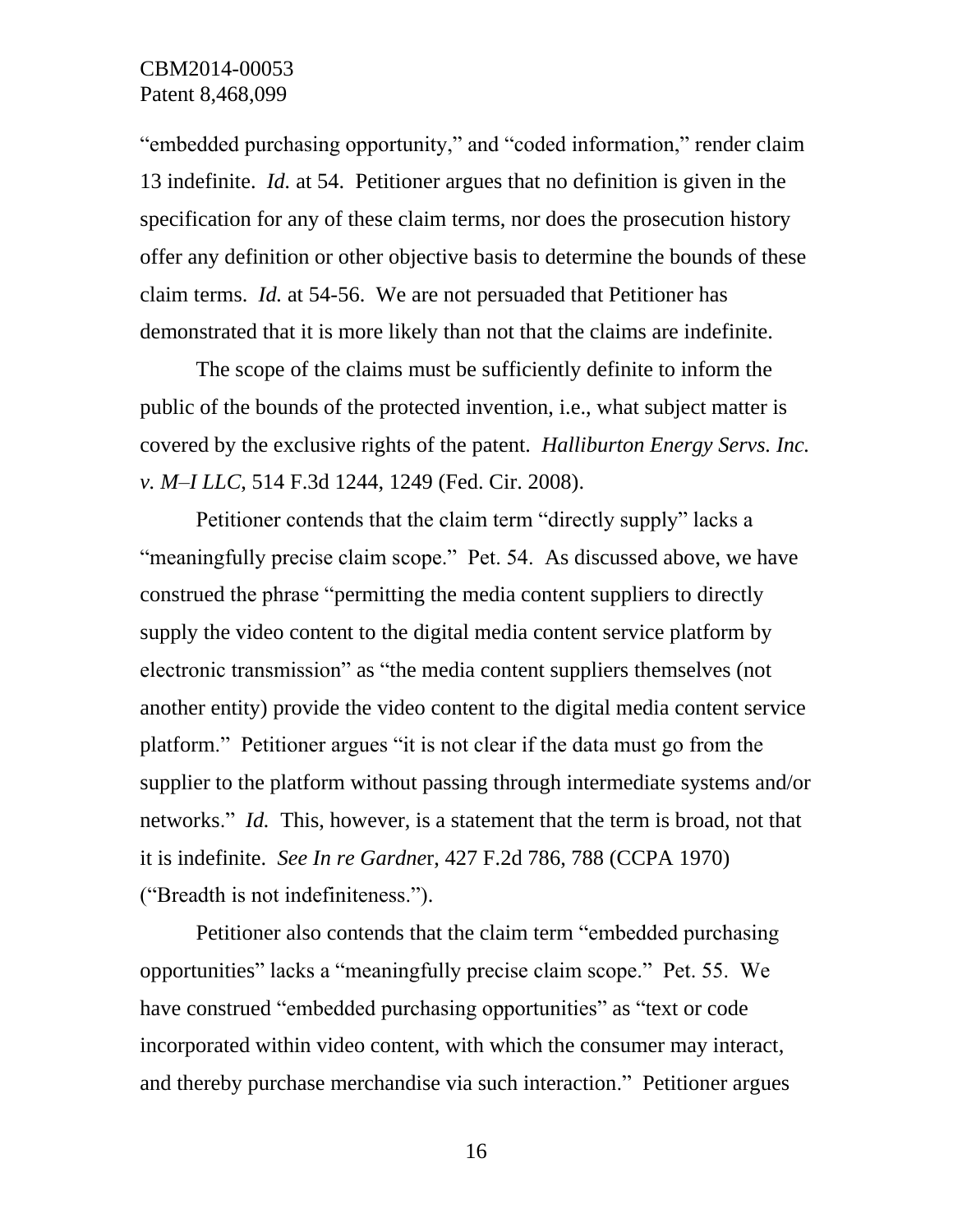"it is not clear if a hyper-link inserted within a video-stream which when selected opens a separate webpage which includes a form that may be completed for purchasing a product would constitute an 'embedded purchasing opportunity.'" *Id.* Again, this is a statement that the term is broad, not that it is indefinite.

Petitioner further contends that the claim term "coded information" is not defined within the specification. *Id.* at 55-56. We have construed "coded information" as "information that has been changed into a form that can be read by a computer." Petitioner provides no other arguments with respect to this claim term.

We are not persuaded Petitioner has provided sufficient evidence as to why a person of ordinary skill in the art, in view of the specification, would not have understood the scope of claim 13. For the foregoing reasons, we determine that Petitioner fails to demonstrate that it is more likely than not that claim 13, and claims 14, 15, and 18 which depend therefrom, are indefinite under § 112 ¶ 2.

#### III. CONCLUSION

For the foregoing reasons, the information presented in the Petition does not demonstrate that claims 13-15 and 18 of the '099 patent, more likely than not, are unpatentable.

#### IV. ORDER

Accordingly, it is

ORDERED that pursuant to 35 U.S.C. § 324(a) and § 18(a) of the AIA, a covered business method patent review is hereby DENIED as to claims 13-15 and 18 of the '099 patent.